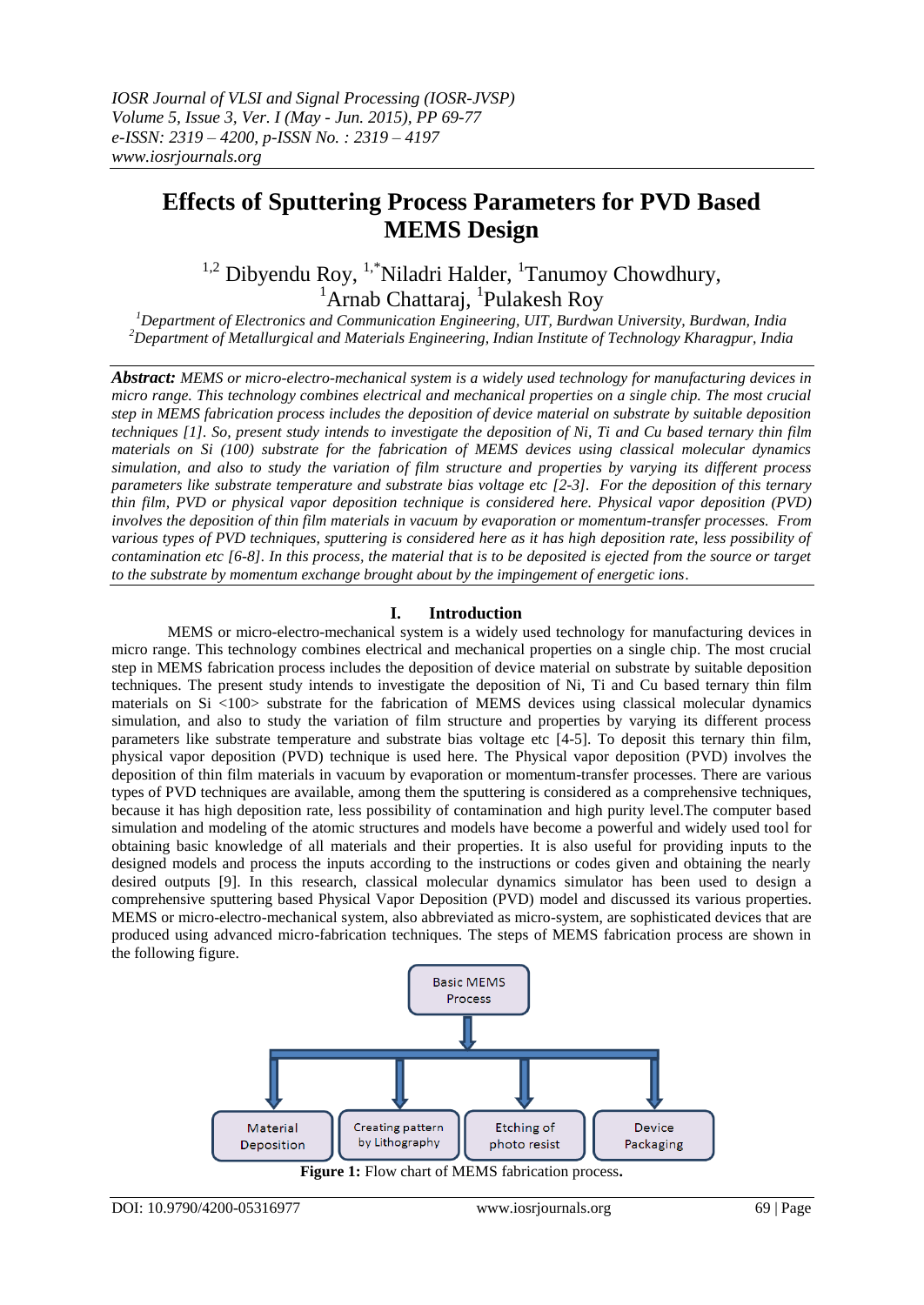The most crucial process in MEMS fabrication is the deposition of device material by suitable deposition technique. The present study is restricted to the deposition of thin film material which is aimed for MEMS based devices.

Film deposition is the most important part of the total MEMS fabrication. There are various processes by which materials can be deposited on the substrate like, CVD or chemical vapor deposition process, PVD or physical vapor deposition process, Electrochemical deposition process etc. From these numerous techniques, sputtering process is considered here.

Ti based sputter coating has been widely used for their wear and corrosion resistance, chemical and thermal stability and for the diffusion of barrier layers. For the fabrication of thin films, the deposition of Ni and Ti are quiet common and nickel-titanium based thin films sputtered by magnetron are gaining scientific interest day by day. Ni-Ti based films are used as shape memory alloy thin films for Micro-Electro-Mechanical System (MEMS) based models [13-15].

The functionality, behavior and application of Ni-Ti alloy thin films depend on its composition. To reduce this composition sensitivity and to make the hysteresis narrow, a third element Cu has been added and this further addition of Cu in the Ni-Ti matrix makes the material rigid. This shape memory alloy thin film characteristics are very much dependent upon the sputtering conditions i.e. substrate bias voltage, substrate temperature, pressure etc.

The effects of substrate bias voltage on the properties of Ni-Ti thin film alloys are the subject matter of many recent studies and the application of this voltage on thin films causes the gain of high energy by the ions and this results the re-sputtering from the deposited thin film alloy leading to the formation of vacancies. In particular, the variation in deposition rate, crystallinity and composition occur due to re-sputtering which is caused by high ion-bombardment. So, the experimental observation of the deposition of magnetron sputtered Ni-Ti-Cu ternary thin film alloy on Si (100) substrate and the ion-assisted sputtering on that structure and for these reasons the variation of its properties are performed here [10]. This deposition process and film structure is also influenced by the substrate temperature. So, the effects of substrate temperature and depending upon it the changes in the properties of the film deposition are also investigated here.

In this paper, the experimental discussion that is based on the results of molecular dynamics simulation is presented. In this film deposition process, the negative substrate bias voltage controls the formation of crystalline phases. As the negative substrate bias voltage is applied the ions inside the sputtering chamber are attracted to the deposited film and strike the film surface with a very high kinetic energy and momentum. For this reason re-sputtering occurs from the deposited thin film.

It is found that the film deposition rate has been increased as well as decreased with increase in negative substrate bias voltage although it is expected to increase [11-12]. The reason behind it has not been explored. It can be dependent upon other sputtering parameters.

## **II. Materials And Methods**

Film deposition is the most important part of total MEMS fabrication. There are various methods by which this process can be performed.

|                                 | Thermal evaporation              |
|---------------------------------|----------------------------------|
| Physical vapor deposition (PVD) | Electron beam evaporation (EBE)  |
|                                 | Sputtering                       |
|                                 | Molecular Beam Epitaxy (MBE)     |
|                                 | Pulsed laser deposition (PLD)    |
|                                 | Ion plating                      |
|                                 | Activated reactive evaporation   |
|                                 | Ionized cluster beam deposition  |
| Chemical vapor deposition (CVD) | Plasma-enhanced CVD (PECVD)      |
|                                 | Atmospheric pressure CVD (APCVD) |
|                                 | Metallorganic CVD (MOCVD)        |
|                                 | Atomic layer epitaxy             |
|                                 | Spray pyrolysis                  |
|                                 | Liquid phase epitaxy             |
|                                 | Electroless metal deposition     |
| Electrochemical deposition      | Electroplating                   |
|                                 | Anodization                      |

**Table 1: Classification of deposition technologies is as given in the table.**

From these various processes, Sputtering is considered here because of its high deposition rate, less possibility of contamination and high purity level.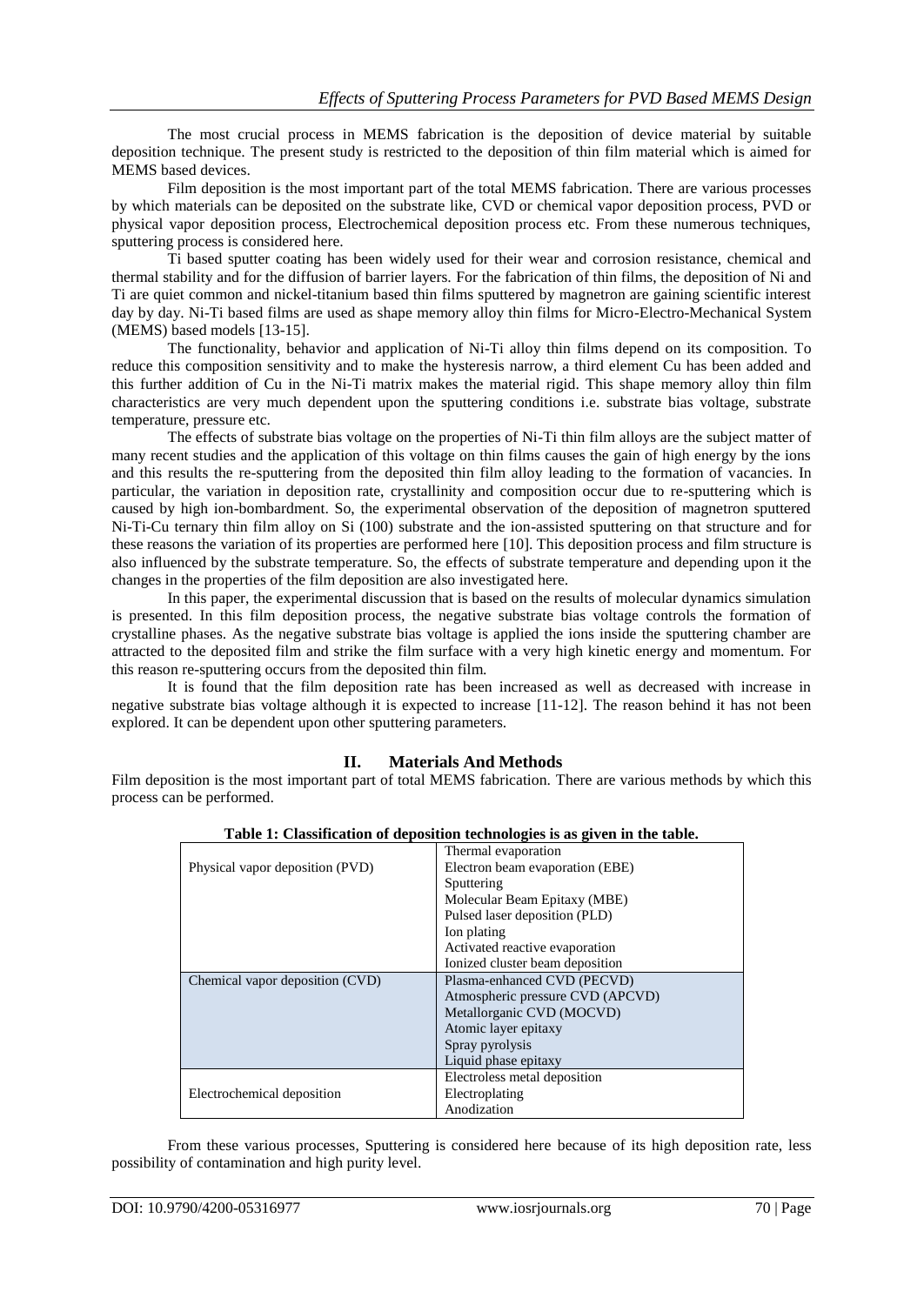# **Sputtering Deposition**

Sputtering is a commonly used physical vapor deposition process that involves the ejection of neutral atoms from the target or source to the substrate by momentum exchange process performed by the impingement of energetic ions.



**Figure 2:** Sputter Deposition

Magnetrons are a class of cold cathode discharge devices used generally in a diode mode. The plasma or Ar<sup>+</sup> ions are initiated in the vacuum at pressures in the mTorr range by applying high DC or RF voltage. This plasma is sustained by the ionization of secondary electrons emitted from the cathode by ion bombardment. A magnetron cathode differs from a conventional diode cathode by the presence of a magnetic field. The magnetic field in the magnetron is oriented parallel to the cathode surface. Here the E×B drift of the emitted secondary electrons forms a closed loop. As the no. of secondary electrons increased, the plasma density will become higher than a conventional DC diode system. Magnetron sputtering is a low-cost and easy control method for film growth, especially suitable for large-scale film deposition. The whole process is performed by Molecular dynamics simulation.

## **Molecular Dynamics Simulation**

Classical molecular dynamics simulation is a process for computing properties of a classical multiatom system. It is concerned with the description of the atomic and molecular interactions that governs microscopic and macroscopic behavior of physical systems. Using this simulation process, the positions and velocities of the particles in the system and its variation with time can be easily obtained.

By solving Newton's second law, 
$$
(F = ma)
$$
:

$$
\frac{\partial^2 x_i}{\partial t^2} = \frac{F_{xi}}{m_i}
$$

The motion of a particle (*i*<sup>th</sup> particle) of mass  $m_i$  along one coordinate (*x*) with net force on the particle  $F_{xi}$  in that direction  $(x)$  can be obtained.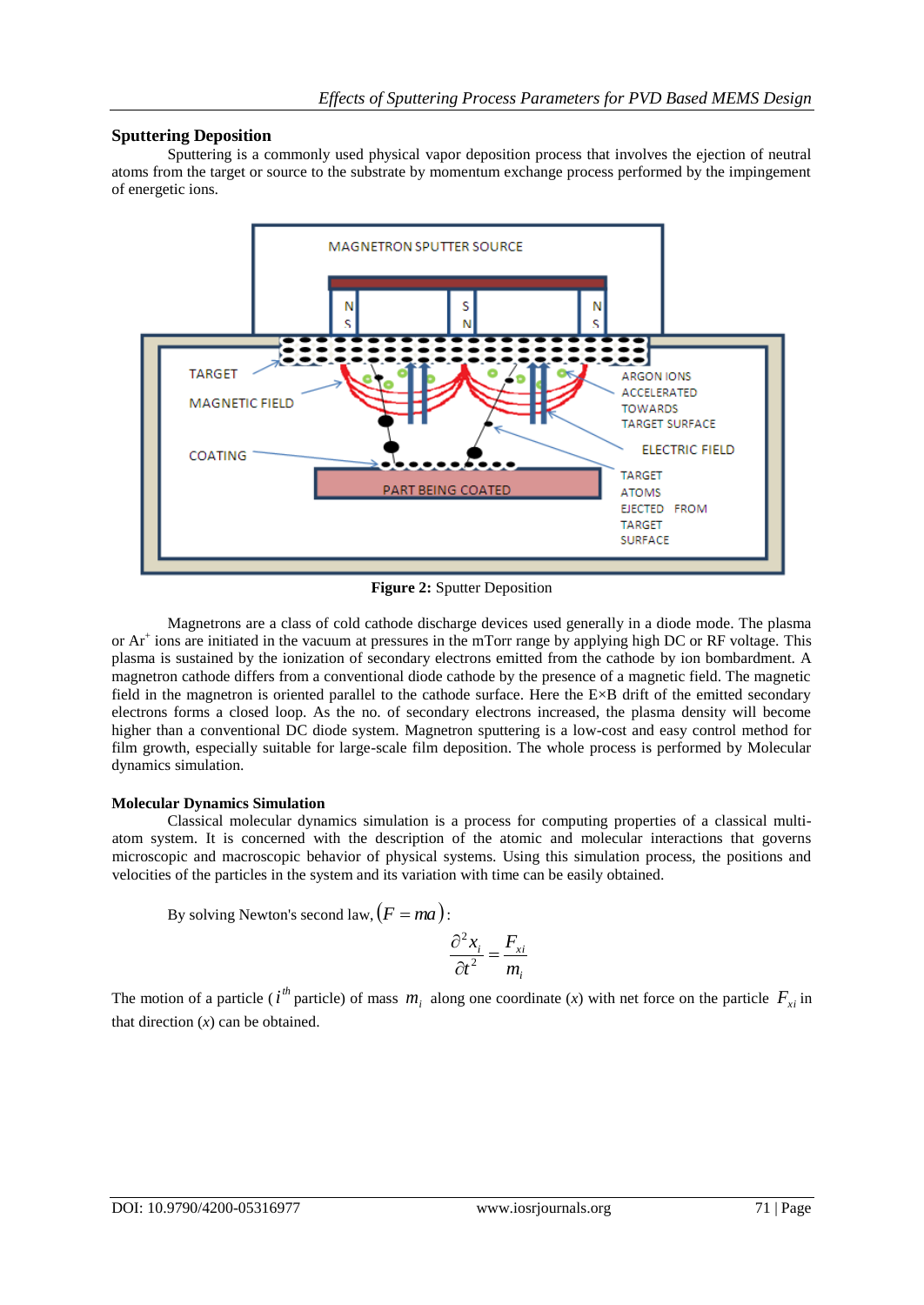

**Figure 3:** General steps performed in this research.

# **General Steps Of Molecular Dynamics Program**

The general steps for designing the molecular dynamics simulation are discussed here. In this research, the classical molecular dynamics simulations were performed using Large Scale Atomic / Molecular Massively Parallel Simulator (LAMMPS) (Sandia et al,) platform. LAMMPS is a classical molecular dynamics code that models liquid, solid, or gaseous molecules in a desired manner. It can model atomic, polymeric, biological, metallic, granular, and coarse-grained systems.

At first the simulation is initialized. "units" command is used at first to set the style of units used for simulation. This command determines the units of all quantities mentioned in input script and data file. In this research, metal units are used. Then, the dimension of the simulation box is defined. For this purpose, dimension command is used. It basically set the dimensionality of the simulation. Here, 3 dimensions are required. Then the boundary of the simulation box is defined. "boundary" command sets the boundaries of the global simulation box in each dimension. A single letter is used for same style for both upper and lower face of the box. In this research, the boundary condition is taken as p p s (i.e. Periodic, periodic and shrink-wrapped). p is used in x and y direction. It means the box is periodic and the particles can interact across the boundary, and they can exit at one end of the box and can re-enter at other end. Using s, the face is set to encompass the atoms in that dimension (shrink-wrapping). In z direction, shrink-wrapping is used because the ad-atoms that are deposited on the substrate may cause reflection of the ad-atoms and re-sputtering of deposited atoms and the z direction box size should change accordingly. After that, style of atoms used for simulation is defined. For this, "atom\_style" command is used. Here, atom-style is atomic, which denotes the default values generally used for coarse-grain liquids, solids, metals. Then input data are given using "read\_data" command. It is used to read the data file containing information which LAMMPS needs to run a simulation.

"lattice" command is used to define a lattice which is a set of points in space used to determine a unit cell with basis atoms. Here the lattice style is dependent upon the dimension of simulation. In this research, the style "fcc" is used to provide face centered cubic structure of the crystal.

Then three regions, lower region, middle region and upper region are defined respectively. The "region" command is used to specify the geometric region of space. This command is used typically to test whether an atom's position is contained in the region or not. For this, coordinates exactly on the region boundary are considered to be interior to the region. In this research, region "low block 0 50 0 50 -1 5 units box" is used to define the lower block and its corresponding x, y and z coordinates, "midl block 0 50 0 50 5 20 units box" is used to define middle block and "up block 0 50 0 50 20 221 units box" is used to define upper block of the total simulation. The individual groups are then identified using "group" command. It is used to identify a number of atoms as belonging to a group. The group ID can also be used then in other commands such as fix, compute,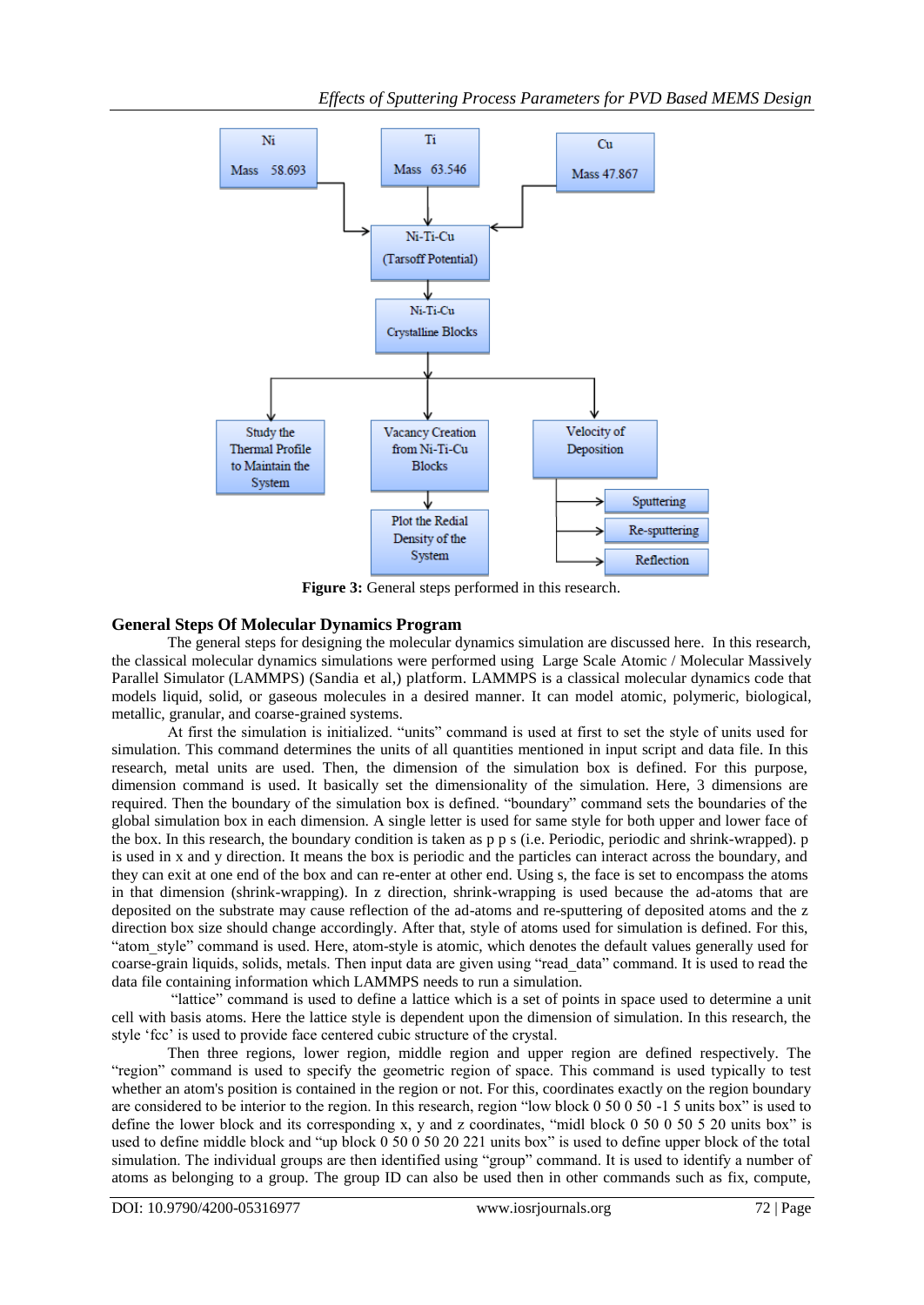dump or velocity to act on those atoms together. Using this command the individual groups can also be marked by different colors. If the group ID already exists, then group command adds the specified atoms to the group.

The "timestep" command is used to set the step size of time for subsequent molecular dynamics simulations. Here, timestep 0.001 is taken. Then the formulas which LAMMPS uses tocompute pairwise interactions are defined. For this purpose, pair\_style command is used. Here, pair\_styleeam/alloy is used to give alloy EAM type potential. pair\_coeff command is then used to specify the pairwise force field coefficients for one or more pairs of atoms. The number and meaning of coefficients depends on the pair style. In this research, the pair coefficients are taken in NiTiCu.set file and mentioned in "pair\_coeff" command with separating Ni Ti Cu. The radial distribution function is plotted using "compute" command. Using this command any kind of computation is performed in LAMMPS. The computed data calculated by this command are instantaneous values, meaning they are calculated from information about atoms on the current timestep or iteration.

Now the total process is dumped using"dump" command. It is normally used to take a snapshot of atom quantities to one or more files every N timesteps in different kind of styles.dump is performed here to render the output and to take several snapshots at each steps of the output.



**Figure 4:** The schematic structure represents the Ni, Ti and Cu atoms striking a representative portion of Ni-Ti, Ni-Cu and Ni-Ti-Cu thin film.

### **III. Result & Discussions**

Figure 5 suggests if the actual reflection and re-sputtering of ad-atoms have been counted with the increasing velocity of ad-atoms, it is found that when the velocity of the ad-atoms exceeded a critical value, the reflection and re-sputtering of the colliding atoms were observed. The variation of the critical value of this velocity is occurred due to different atomic densities of individual Ni, Ti and Cu atoms. The information in the figure 5 can be interpreted to control re-sputtering and reflection if the density of atoms just above the film and the velocities of ad-atoms corresponding to different bias voltages are provided. Basically the velocity of adatoms is totally dependent on the substrate bias which will provide in time of the fabrication process. Now, from the figure 5, it is clearly revealed that for a defined velocity (above critical velocity) the re-sputtering take place in a high domain than the actual reflection.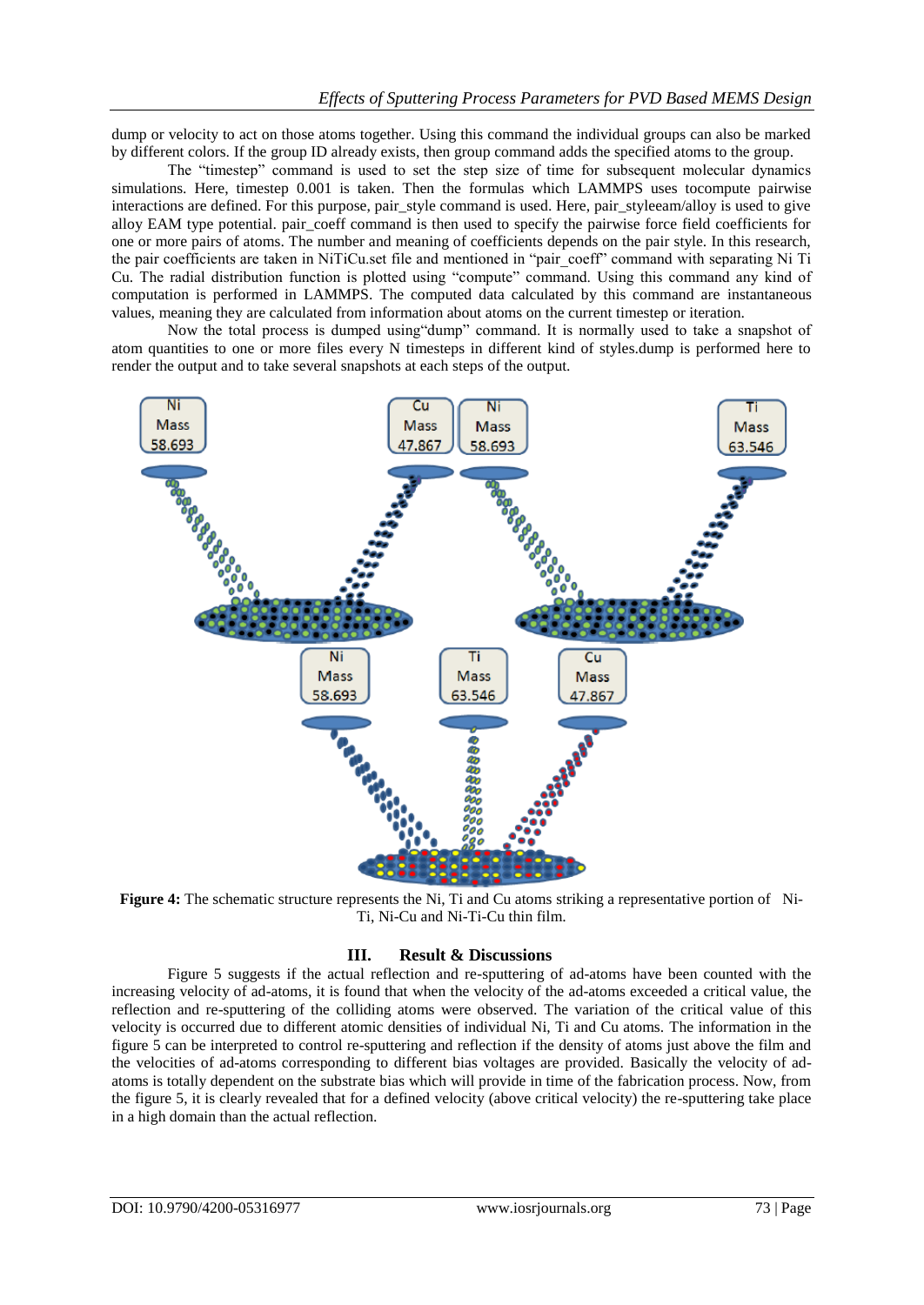

**Figure 5:** Variation of number of atoms which have been reflected and re-sputtered with colliding velocity.

In figure 6 and figure 7, the re-sputtering and actual reflection have been plotted separately against the velocity of ad-atoms and the two different plots also indicate the same kind of trend which has been found in figure 5 also.



**Figure 6:** Variation of number of atoms which have been reflected with colliding velocity.



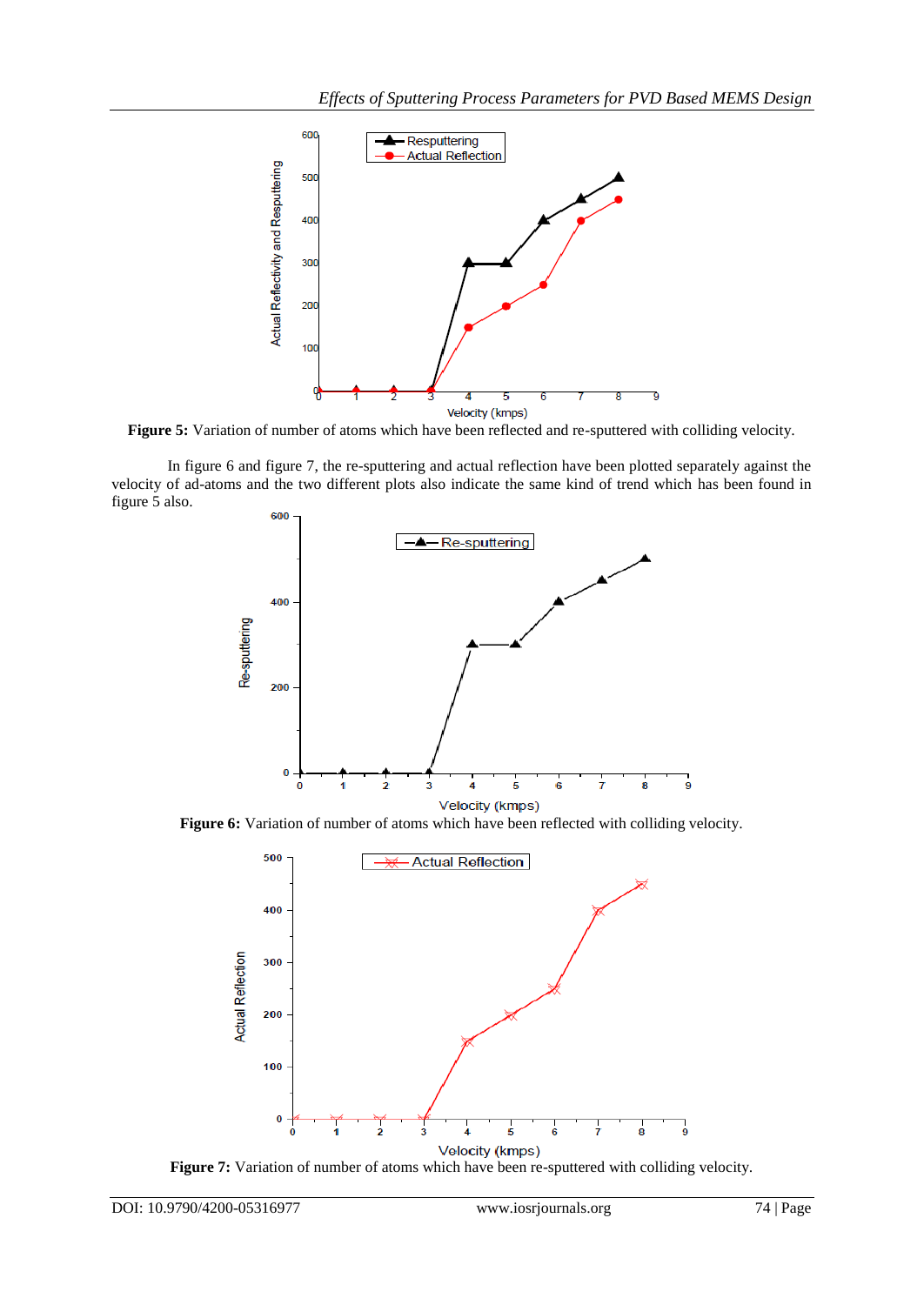In figure 8, the deposition of thin films for different time steps have been rendered and the figure suggests that after a certain amount of time a film have been developed with a certain amount of thickness.



**Figure 8:** The development of the thin film at different time intervals (a) for time  $t = 10Ps$ , (b) for time  $t = 15Ps$ , (c) for time  $t = 20Ps$ .

The figure 8 also suggests that, as the time increases from  $t = 10Ps$  to 20Ps, the thickness of the film will also increase in a linear way. The figure 9 suggests the final structure of the film developed for different composition at 20Ps.



Figure 9: Final film structure at 20Ps (a) Ni-Ti-Cu, (b) Ni-Ti, (c) Ni-Cu.

Now, when the substrate bias for deposition of the film increases, the ad-atom velocity of the film will also increases. Now, for the effect of increasing of ad-atom velocity, the resputtering and reflection will start. Due to this resputtering, the density of ad-atoms differs. As the density of ad-atoms decreases, the thickness of the film will also decreases. Figure 10 shows the different structures of the film at different time intervals.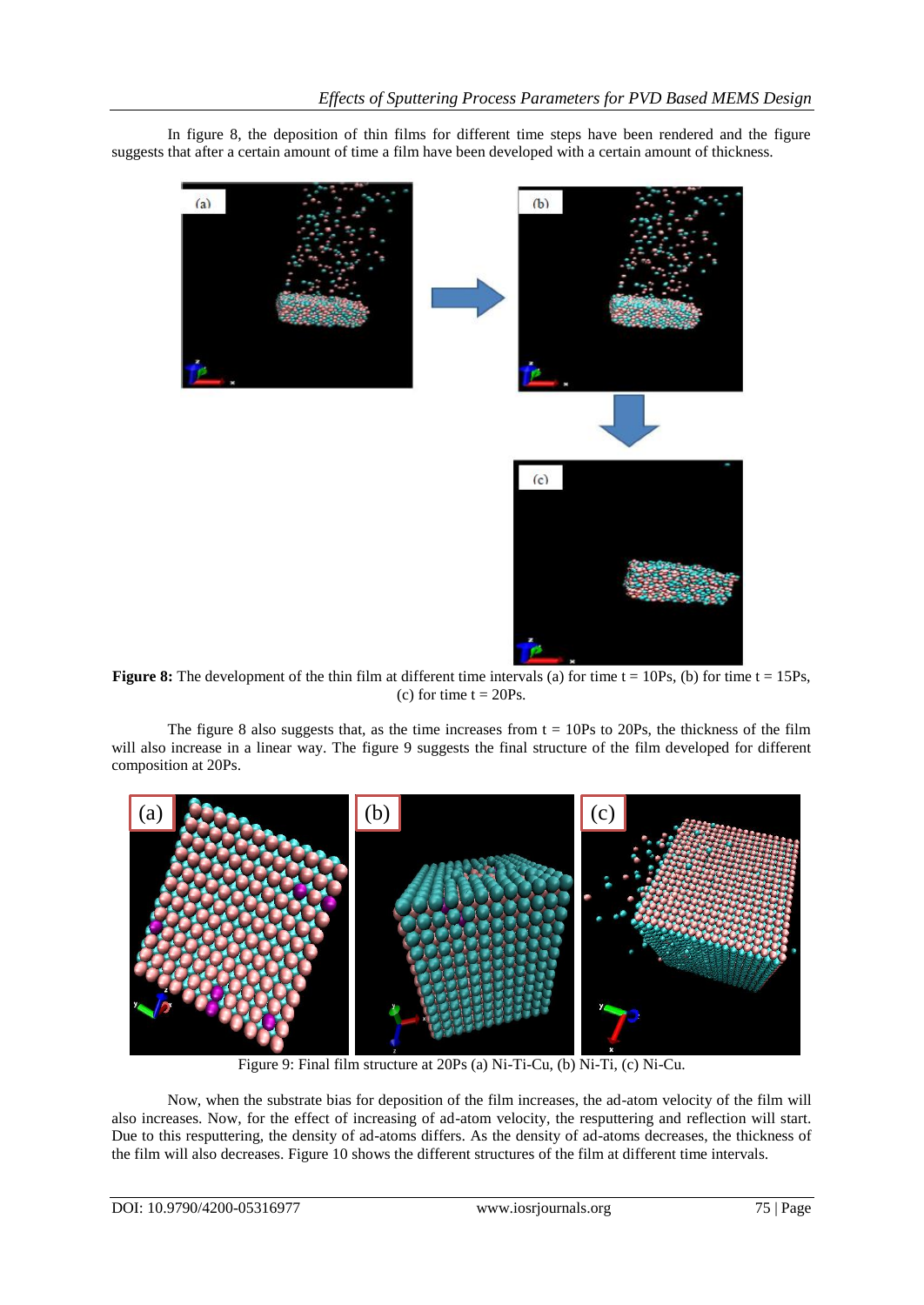

**Figure 10:** Film Structure of resputtering process started as the negative substrate bias voltage is increasing at different time intervals (a) for time  $t = 5Ps$ , (b) for time  $t = 10Ps$ , (c) for time  $t = 15Ps$ , (d) for time  $t = 20Ps$ .

By observing the radial distribution functions, it can be found that, when the sputtering process starts, the atoms from the source or target are deposited on the substrate and the structure becomes more stable. After a certain time, when the resputtering starts, the stability of the film structure is becoming unstable from its previous stable state.Figure 11 shows the radial distribution functions of Ni-Ti, Ni-Cu and Ni-Ti-Cu respectively. The peaks are seems to be dissolved in the graphs which indicates that the stability is decreasing as the time passes by.



**Figure 11:** The Radial Distribution Function of (a) Ni-Ti (b) Ni-Cu and (c) Ni-Ti-Cu respectively.

From the Simulations, it is also found from the three processes that the change in the Average temperature of the film occurred as the resputtering starts. Below are the outputs showing increase in the Average temperature of the Film. As the time increases, due to the increase in the number of ad-atoms, the Average Temperature also increases. The thermal profiles of the three processes shows that the thermal stability is less at initial stage and increases as time increases and become quiet linear after a certain time. Figure 12 shows the thermal profiles of Ni-Ti, Ni-Ti-Cu and Ni-Cu respectively.